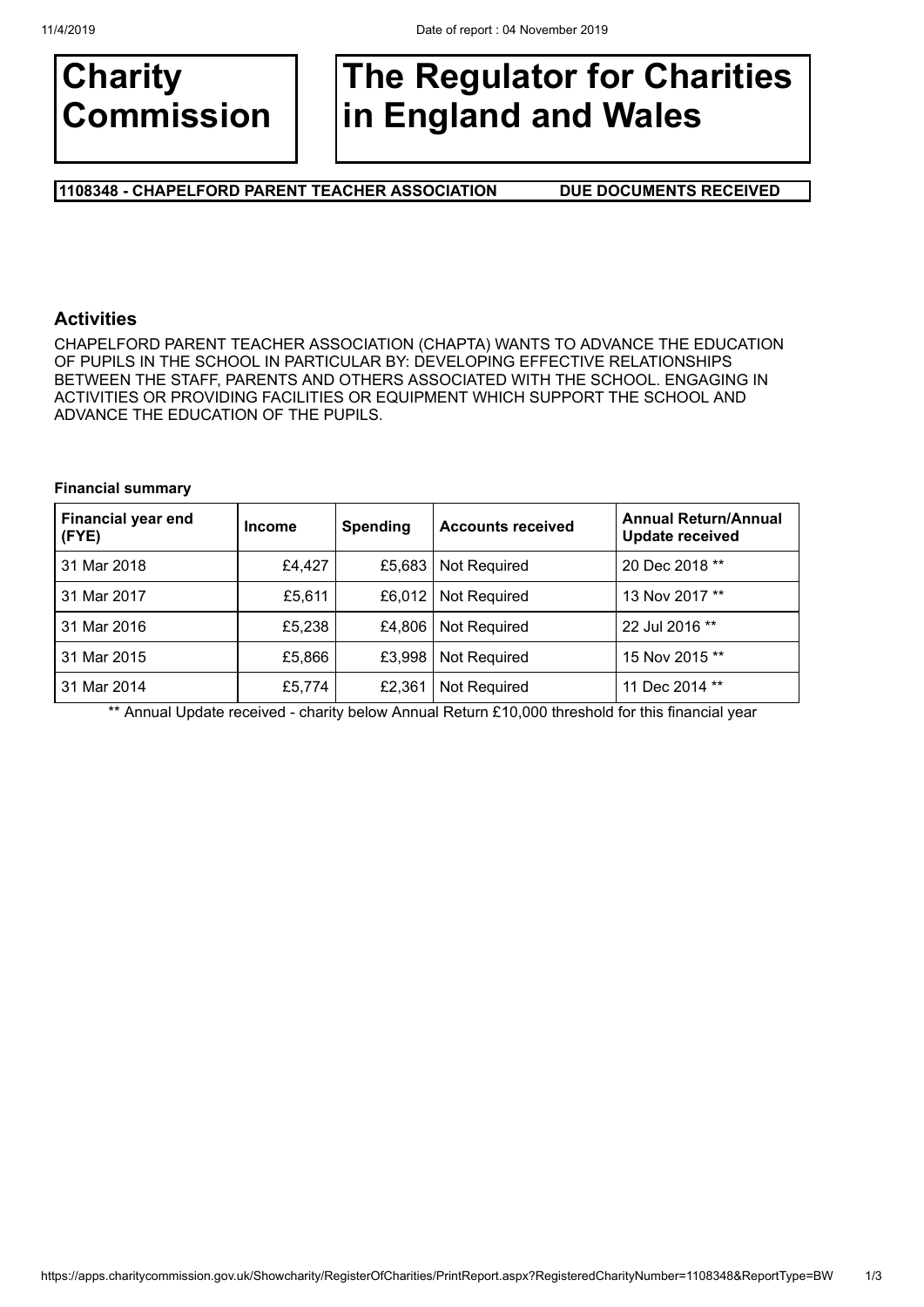## **Contact**

Chapelford Village Primary School Santa Rosa Boulevard Great Sankey **WARRINGTON** WA5 3AL

## **Charity trustees**

JOANNE HEWSON SARAH JANE BOWYER SUNITA KHASHU

LESLEY RATCLIFFE CLARE LOUISE EARPS GABRIELLA LOUISE HANNIBAL

## **Date of registration**

01 Mar 2005

## **Other names**

FRIENDS OF SYCAMORE LANE (Old Name )

## **Governing document**

CONSTITUTION ADOPTED 11/01/2005 AS AMENDED ON 14/01/2013

## **Organisation type**

STANDARD REGISTRATION

## **Registration history**

01 MARCH 2005 REGISTERED

## **Charitable objects**

TO ADVANCE THE EDUCATION OF PUPILS IN THE SCHOOL IN PARTICULAR BY: (1) DEVELOPING EFFECTIVE RELATIONSHIPS BETWEEN STAFF, PARENTS AND OTHERS ASSOCIATED WITH THE SCHOOL; (2) ENGAGING IN ACTIVITIES OR PROVIDING FACILITIES OR EQUIPMENT WHICH SUPPORT THE SCHOOL AND ADVANCE THE EDUCATION OF THE PUPILS

## **Classification**

**What**

• EDUCATION/TRAINING

**Who**

• CHILDREN/YOUNG PEOPI F

**How**

- PROVIDES OTHER FINANCE
- PROVIDES SERVICES

## **Area of benefit**

CATCHMENT AREA OF SYCAMORE LANE COMMUNITY PRIMARY SCHOOL

## **Where the charity operates**

- CHESHIRE EAST
- CHESHIRE WEST & CHESTER

Tel: 01925 712554 Email: chapelford\_busman@warrington.gov.uk Website: www.chapelfordvillageprimary.co.uk